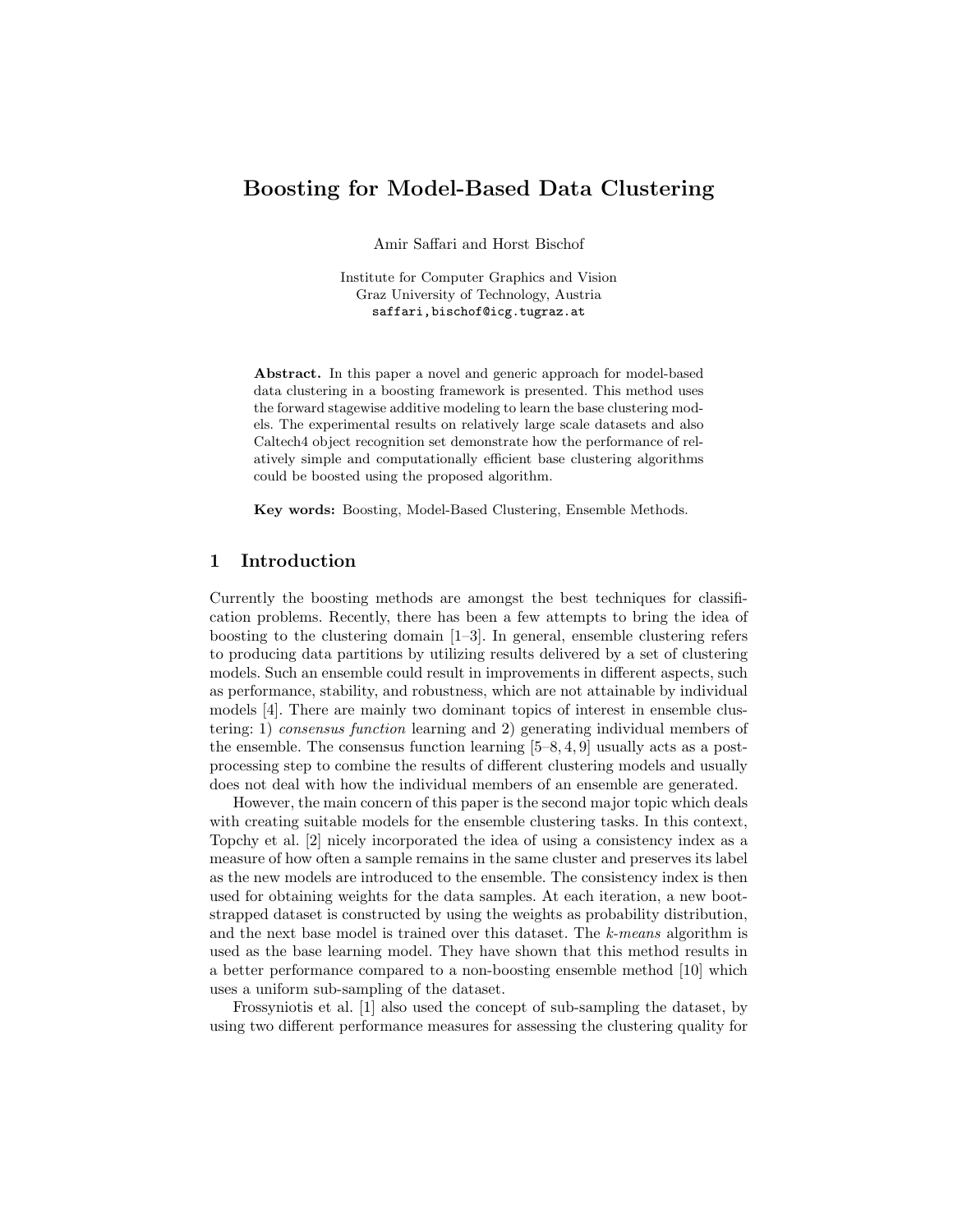each sample, both based on the membership values of each sample to the individual clusters. They incorporated a very similar approach used in the original Discrete AdaBoost [11] for updating the weights for both samples and base models. They compared the performance of the k-means and fuzzy c-means to their boosted versions and showed a better clustering results.

In this paper, we propose a novel boosting algorithm which provides a unified and general framework to include any model-based clustering method as its internal processing units. In Section 2, we will present this general boosting framework and use the concept of forward stagewise additive modeling [12] for finding solutions for ensemble members. The experimental results of the proposed methods on a few real world datasets will be demonstrated in Section 3.

# 2 Methods

Let  $\chi = {\mathbf{x}_1, ..., \mathbf{x}_N}$ ,  $\mathbf{x}_i \in \mathbb{R}^D$  be a finite set of samples. According to the bipartite graph view of model-based clustering [13], we define a clustering algorithm as a mapping from the input feature space,  $\mathbb{R}^D$ , to the space of data models which are usually described by probability density models. These density models usually are sampled from a known and fixed class of parametric functions. Therefore, we assume that in a clustering model, there is a collection of K probability density functions:

$$
\mathbf{c}(\mathbf{x}) = [p_1(\mathbf{x}|\theta_1), \dots, p_K(\mathbf{x}|\theta_K)]^T
$$
 (1)

where  $\theta_k$  are the parameters of  $k^{th}$  model. Additionally, each clustering system is accompanied with an assignment function,  $h(\mathbf{x}, k) = P(k|\mathbf{x})$ , which based on  $c(x)$  determines the membership of a sample to  $k^{th}$  model. Therefore, we refer to the combination of the data models and the assignment function,  $\mathcal{C}(\mathbf{x}) =$  ${c(\mathbf{x}), h(\mathbf{x}, k)}$  as a *clustering model*.

Note that Zhong and Ghosh [13] proposed this formulation as a general and unified framework for model-based clustering algorithms, which encompasses many different algorithms ranging from traditional k-means and mixture of models to deterministic annealing. For example in this framework, the k-means algorithm uses equivariant spherical Gaussian density models together with the following hard assignment function [14]:

$$
h(\mathbf{x}, k) = \begin{cases} 1 & \text{if } k = \arg\max_{y} p_y(\mathbf{x}|\theta_y) \\ 0 & \text{otherwise} \end{cases}
$$
 (2)

The parameter estimation procedure for the density models are usually conducted by maximizing the expected log-likelihood objective function:

$$
\mathcal{L}(\theta, \mathcal{X}) = \sum_{n=1}^{N} P(\mathbf{x}_n) \sum_{k=1}^{K} h(\mathbf{x}, k) \log p_k(\mathbf{x}_n | \theta_k)
$$
(3)

where  $\theta = [\theta_1, \dots, \theta_K]$  is the collection of all model parameters. In practice, the sample prior probability is unknown and it is common to set it to be a uniform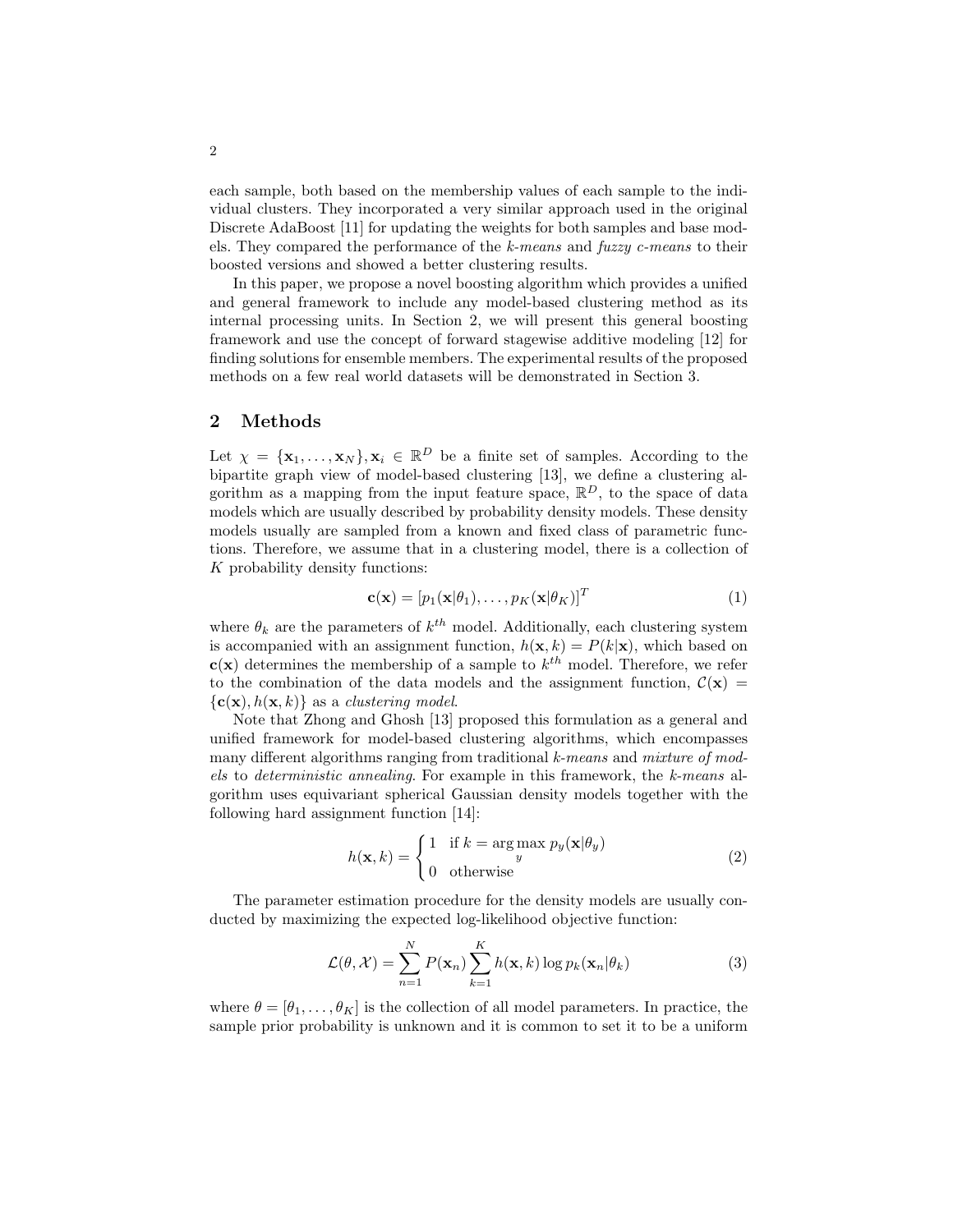distribution as:  $\forall n : P(\mathbf{x}_n) = \frac{1}{N}$ . Since some of the clustering algorithms do not directly address the probabilistic models, the objective function of Eq.(3) can be formulated in terms of a general loss function as:

$$
\mathcal{L}(\theta, \mathcal{X}) = -\sum_{n=1}^{N} P(\mathbf{x}_n) \sum_{k=1}^{K} h(\mathbf{x}, k) d(\mathbf{x}_n, k)
$$
(4)

where  $d(\mathbf{x}_n, k)$  is the loss for the sample  $\mathbf{x}_n$  under the  $k^{th}$  model (or cluster). For example, probabilistic models use  $d(\mathbf{x}, k) = -\log p_k(\mathbf{x}|\theta_k)$ , while in k-means this is usually expressed by  $d(\mathbf{x}, k) = ||\mathbf{x} - \mu_k||^2$  where  $\mu_k$  is the  $k^{th}$  cluster center. We further simplify this objective function by introducing the sample loss function as  $l(\mathbf{x}) = \sum_{k=1}^{K} h(\mathbf{x}, k) d(\mathbf{x}, k)$  and rewriting the overall objective function of Eq. $(4)$  to be *minimized* as:

$$
\mathcal{L}(\theta, \mathcal{X}) = \sum_{n=1}^{N} P(\mathbf{x}_n) l(\mathbf{x}_n)
$$
\n(5)

#### 2.1 Additive Modeling

Assume that a set of M different clustering models  $\{\mathcal{C}_1,\ldots,\mathcal{C}_M\}$ , are trained on a given dataset with equal number of partitions, K. We refer to each of these clustering models,  $\mathcal{C}_m$ , as the *base models* and to the collections of them as the ensemble model. The additive modeling approach is a general method for generating an aggregated model out of a set of base models. For example, the traditional boosting [11], and majority (plurality) voting strategies [15], can be seen as special cases of additive modeling [12].

In the context of data clustering, once the cluster correspondence between different models are solved, the assignment function for the ensemble can be represented in an additive form as:

$$
H(\mathbf{x},k) = \frac{1}{M} \sum_{m=1}^{M} h_m(\mathbf{x},k)
$$
\n(6)

where the function  $H(\mathbf{x}, k)$  is an additive construction of M base functions,  ${h_m(\mathbf{x},k)}_{m=1}^M$ . This is equivalent to the traditional scheme of classifier combination in the field of supervised learning problems. The corresponding objective function for the whole ensemble can be written in additive form as:

$$
\mathcal{L}^{M}(\theta, \mathcal{X}) = \frac{1}{M} \sum_{n=1}^{N} P(\mathbf{x}_n) \sum_{m=1}^{M} l_m(\mathbf{x}_n) = \frac{1}{M} \sum_{n=1}^{N} P(\mathbf{x}_n) L^{M}(\mathbf{x}_n)
$$
(7)

where  $l_m(\mathbf{x}_n)$  is the sample loss of  $\mathbf{x}_n$  under  $m^{th}$  base clustering model, and  $L^M(\mathbf{x}) = \sum_{m=1}^M l_m(\mathbf{x})$  is the sample loss function for the ensemble of M base clustering models. It should be noted that since we usually train a specific class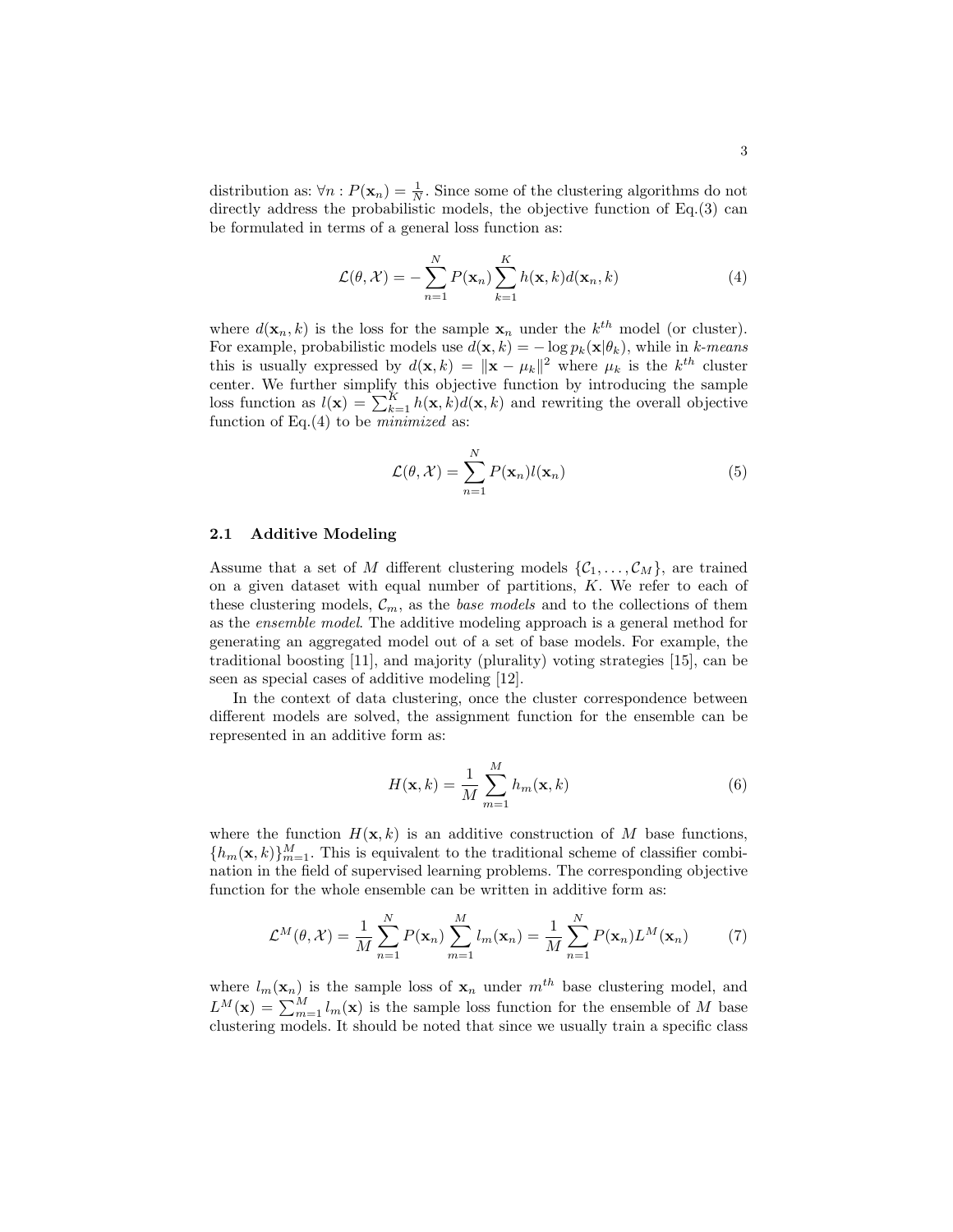of algorithms, e.g. k-means, over the same dataset, their individual losses are comparable.

In order to facilitate the derivation of the new boosting algorithm for data clustering, we use an exponential form of  $Eq.(7)$  as:

$$
\mathcal{L}^{M}(\theta, \mathcal{X}) = \frac{1}{M} \sum_{n=1}^{N} P(\mathbf{x}_{n}) L^{M}(\mathbf{x}_{n}) < \frac{1}{M} \exp(\sum_{n=1}^{N} P(\mathbf{x}_{n}) L^{M}(\mathbf{x}_{n}))
$$
  

$$
\leq \frac{1}{M} \sum_{n=1}^{N} P(\mathbf{x}_{n}) \exp(L^{M}(\mathbf{x}_{n})) = \frac{1}{M} \sum_{n=1}^{N} P(\mathbf{x}_{n}) L_{e}^{M}(\mathbf{x}_{n})
$$
(8)

where  $L_e^M(\mathbf{x}) = \exp(L^M(\mathbf{x}))$ . This derivation uses the fact that  $\forall x : \exp(x) > x$ ,  $\sum_{n=1}^{N} P(\mathbf{x}_n) = 1$ , and Jensen's inequality for the convex exponential transformation. This shows that the exponential loss function provides an upper bound on the actual loss shown in Eq.(7).

### 2.2 Learning

The forward stagewise additive modeling [12] is a general approach for learning the base models of the additive formulation of a function. It is an iterative algorithm which at each stage, finds the best model which if added to the previous set of models would result in an improvement in performance. It adds this model to the ensemble and fixes its parameter and continues the search for the next best model.

We apply the forward stagewise additive modeling approach to learn the parameters of the base clustering models. Note that at the  $i<sup>th</sup>$  iteration, the exponential ensemble loss function in Eq.(8) can be written as:

$$
L_e^i(\mathbf{x}) = \exp(l_i(\mathbf{x})) \prod_{m=1}^{i-1} \exp(l_m(\mathbf{x})) = L_e^{i-1}(\mathbf{x}) \exp(l_i(\mathbf{x})) = w(\mathbf{x}) \exp(l_i(\mathbf{x})) \tag{9}
$$

where  $w(\mathbf{x}) = L_e^{i-1}(\mathbf{x})$  is usually referred in boosting community as the sample weight, due to the fact that its value reflects the loss of previous models. Now from Eq.(8), we can derive the objective function for the  $i^{th}$  stage of boosting as:

$$
\mathcal{L}_e^i(\theta, \mathcal{X}) = \frac{1}{i} \sum_{n=1}^N P(\mathbf{x}_n) w(\mathbf{x}_n) \exp(l_i(\mathbf{x}_n))
$$
(10)

which is the weighted version of the exponential loss function. Since as base models we use normal model-based clustering algorithms, and they are designed to minimize the loss function represented in Eq.(5), not the exponential form of it, we show that under a mild condition the optimal solution of model for Eq.(5) can be also an optimal solution of Eq. $(10)$ . If we assume that the sample loss is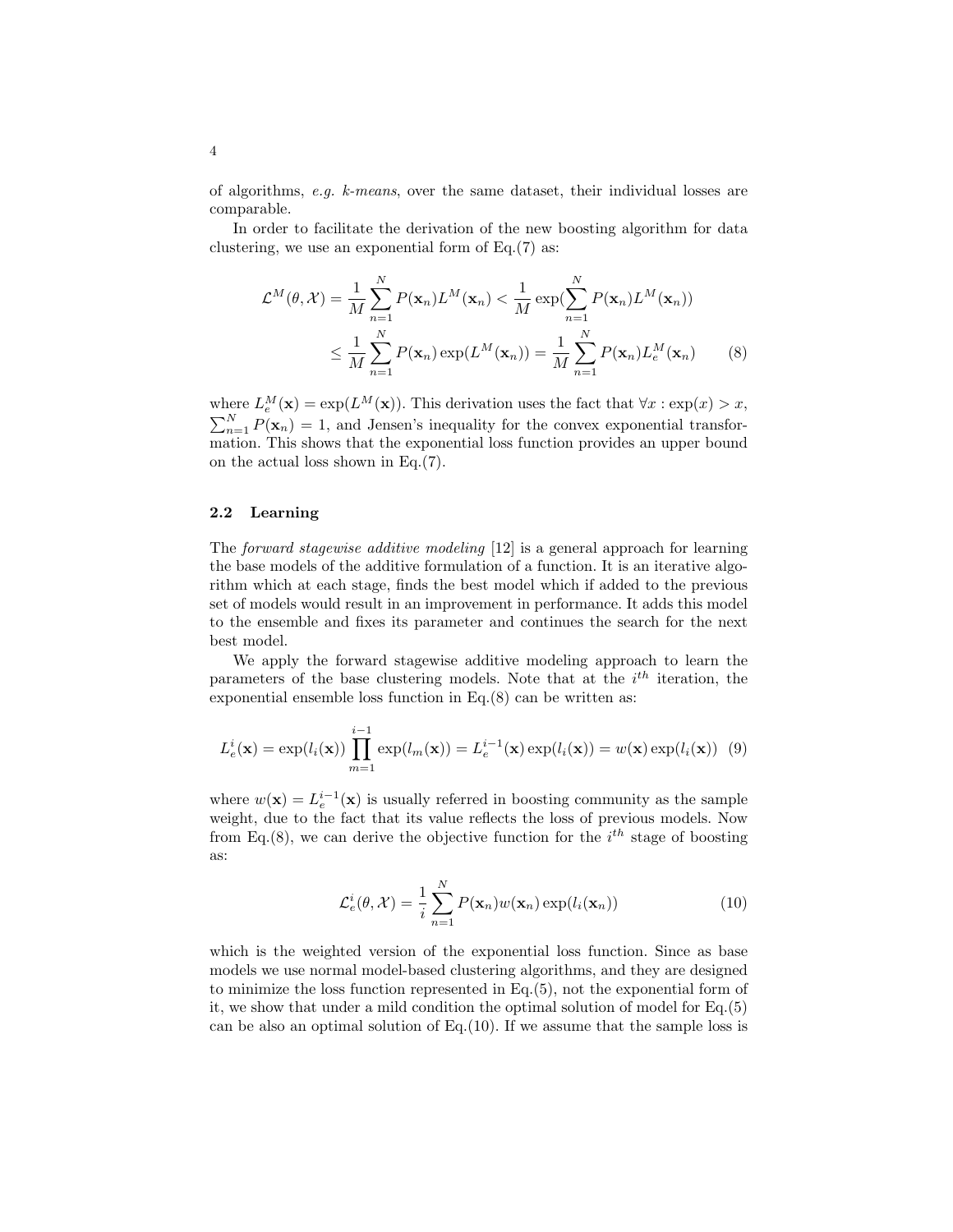sufficiently small, we can approximate the exponential term with the first order Taylor expansion as:

$$
\mathcal{L}_e^i(\theta, \mathcal{X}) = \frac{1}{i} \sum_{n=1}^N P(\mathbf{x}_n) w(\mathbf{x}_n) \exp(l_i(\mathbf{x}_n)) \simeq \frac{1}{i} \sum_{n=1}^N P(\mathbf{x}_n) w(\mathbf{x}_n) (1 + l_i(\mathbf{x}_n))
$$

$$
= \frac{1}{i} \left( \sum_{n=1}^N P(\mathbf{x}_n) w(\mathbf{x}_n) + \sum_{n=1}^N P(\mathbf{x}_n) w(\mathbf{x}_n) l_i(\mathbf{x}_n) \right) \tag{11}
$$

Note that the first term in Eq. $(11)$  is a fixed constant, so the optimization process only depends on the last term which is exactly the weighted version of normal objective function shown in Eq.(4). Therefore, finding a solution for the following loss function:

$$
\mathcal{L}^i(\theta, \mathcal{X}) = \frac{1}{i} \sum_{n=1}^N P(\mathbf{x}_n) w(\mathbf{x}_n) l_i(\mathbf{x}_n)
$$
\n(12)

ensures the optimality for the weighted exponential loss function Eq.(10). Note that the assumption of  $l_i(\mathbf{x})$  to be small can be ensured for all clustering models by scaling their original loss to a suitable range, which of course does not have any effect on the solution they deliver.

### 2.3 Weak Learners

In supervised boosting methods, the base models are sometimes called weak learners due to the fact that these models need to perform just better than random guessing. Because of lack of labels, obtaining a similar concept is usually difficult for clustering tasks. However, based on our boosting framework, we propose a condition over base models which can serve both as a definition of weak learner and also as an early stopping criteria for the boosting iterations.

In order to achieve an overall better clustering results, it is desirable that with each addition of a base model, the average loss does not increase compared to the previous setup of base models. In terms of loss function, this translates into the condition of  $\mathcal{L}_e^i \leq \mathcal{L}_e^{i-1}$ . If we use the Eq.(10) and Eq.(8), we can write this condition as:

$$
\frac{1}{i}\sum_{n=1}^{N}P(\mathbf{x}_n)L_e^i(\mathbf{x}_n) \leq \frac{1}{i-1}\sum_{n=1}^{N}P(\mathbf{x}_n)L_e^{i-1}(\mathbf{x}_n)
$$

$$
\beta_i = \frac{\sum_{n=1}^{N}P(\mathbf{x}_n)w(\mathbf{x}_n)\exp(l_i(\mathbf{x}_n))}{\sum_{n=1}^{N}P(\mathbf{x}_n)w(\mathbf{x}_n)} \leq \frac{i}{i-1}
$$
(13)

We use this condition during the boosting iterations to prevent addition of newer models which are not able to provide better solutions to the current state of the ensemble.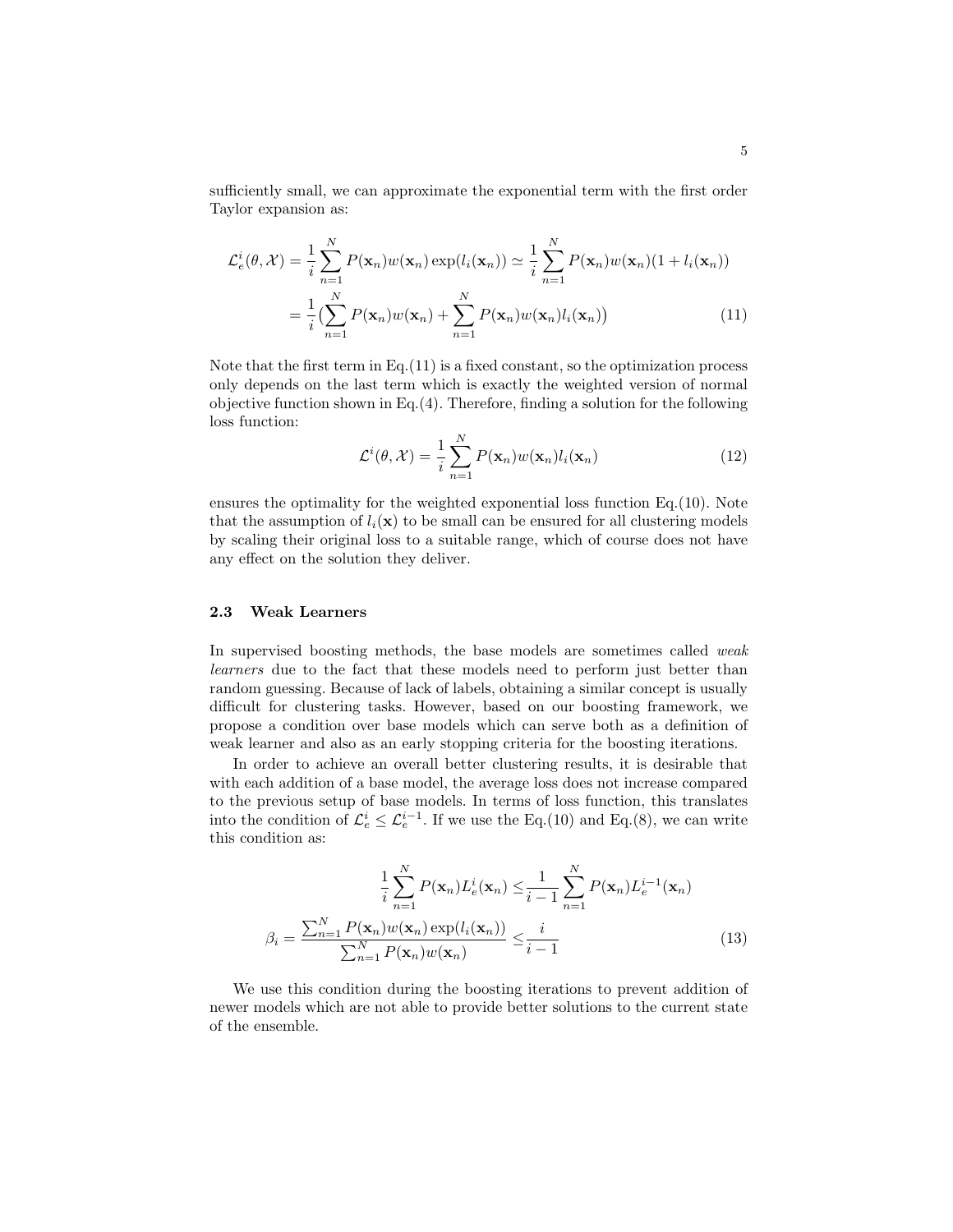Algorithm 1 CBoost: Boosting for Model-Based Data Clustering

1: Input dataset:  $\chi = {\mathbf{x}_n}, n = 1, \ldots, N$ . 2: Set:  $w_n = 1/N, n = 1, ..., N$ . 3: for  $m = 1$  to  $M$  do 4: Compute:  $\theta_m = \underset{\theta}{\arg \min} \sum_{n=1}^{N} P(\mathbf{x}_n) w_n l(\mathbf{x}_n)$ . 5: Compute:  $\beta_m = \frac{\sum_{n=1}^{N} P(\mathbf{x}_n) w_n \exp(l_m(\mathbf{x}_n))}{\sum_{n=1}^{N} P(\mathbf{x}_n) w_n}.$ 6: if  $m > 1$  and  $\beta_m > \frac{m}{m-1}$  then 7: Break. 8: end if 9: Set:  $\forall n: w_n \leftarrow w_n \exp(l_m(\mathbf{x}_n))$ 10: Optional: Set:  $\forall n: w_n \leftarrow \frac{w_n}{\sum_{n=1}^{N} w_n}$ . 11: end for 12: Find the cluster correspondence or a suitable consensus function for the clustering models.

### 2.4 Discussion

The overall algorithm is shown in Algorithm.1. There are a few remarks regarding this method. First, it provides a unified and generic boosting framework which is able to include any model-based clustering algorithm as its building blocks. In fact, any clustering algorithm which inherently optimizes a loss function can be used here. Optionally, it is beneficial for the algorithms to be able to use the sample weights in their optimization procedures. For those methods which lack such ability, one can always use the bootstrap methods to reflect the effect of sample weights.

Additionally, in this framework, there is essentially no need for solving cluster correspondence during the boosting iterations. In fact, after boosting training is over, it is quite possible to benefit from the state-of-the-art consensus function learning methods to derive the final clusters out of the ensemble.

Finally, the computational complexity of this algorithm is mainly centered around the complexity of its base models, as the only over-head operations are just a simple update of sample weights together with a check for early stopping condition.

# 3 Experiments

#### 3.1 Methodology

As base models, we use  $ETree$  [16], and k-means. The  $ETree$  has a fast training and indexing capabilities with a complexity of  $\mathcal{O}(N \log N)$  [16], however in general it provides inferior results compared to k-means.

In order to introduce the sample weights into the ETree algorithm, the update rate of the leaf nodes for each sample is multiplied with the  $\eta_n = \frac{1}{1+\exp(n)}$  $\frac{1}{1+\exp(-w'_n)},$  $w'_n = \frac{w_n - \mu_w}{\sigma w}$ . Since *ETree* does not deliver a fixed set of clusters, we apply an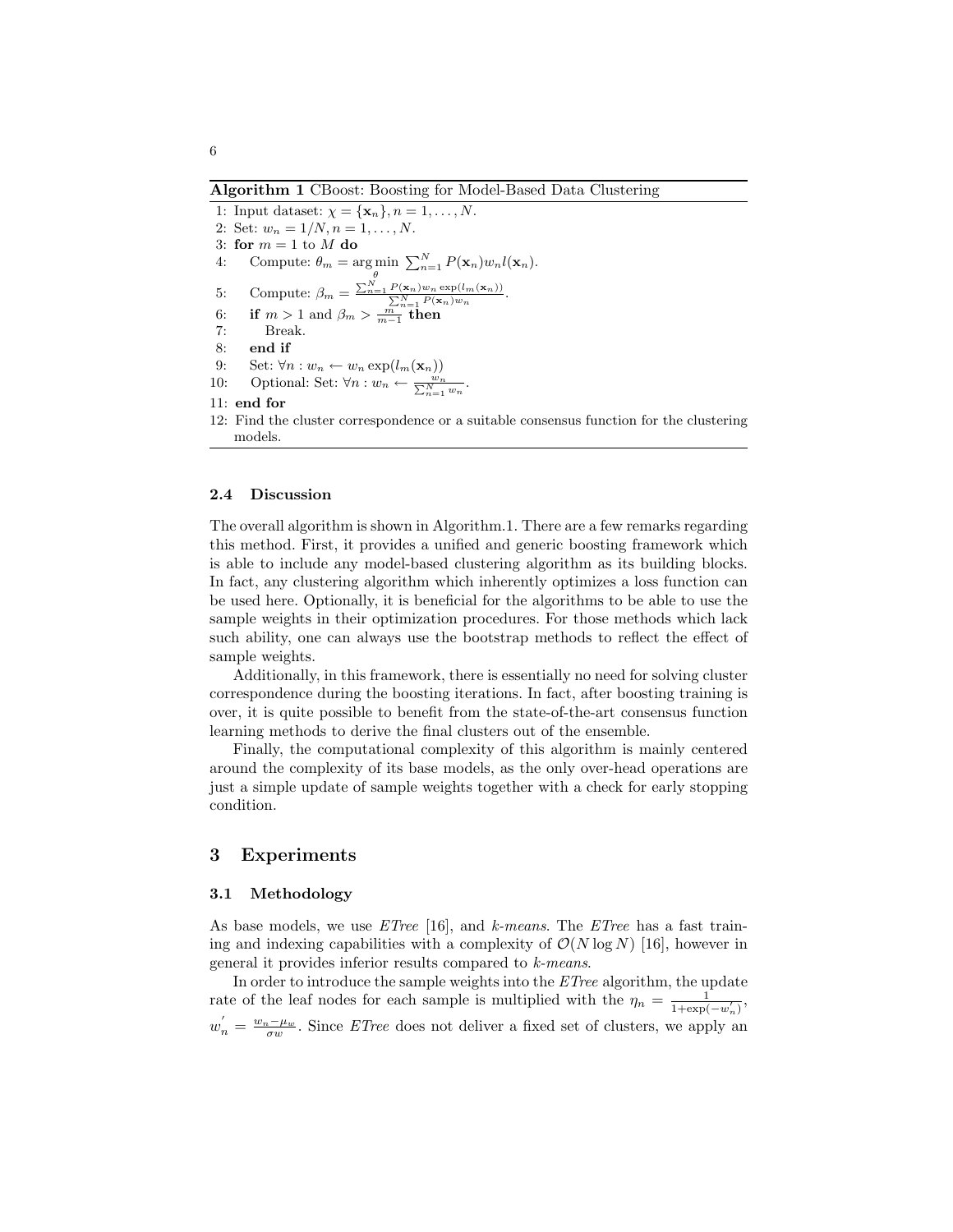Table 1. Datasets used in the experiments.

|          |    | Dataset   No. Classes   No. Features   No. Samples |      |
|----------|----|----------------------------------------------------|------|
| Synth    |    | 60                                                 | 600  |
| Pendigit | 10 | 16                                                 | 7494 |
| Isolet   | 26 | 671                                                | 6238 |
| Caltech4 |    | 420                                                | 1200 |

agglomerative clustering with group linkage over the leaf nodes to produce the desired number of clusters. For the k-means we use the same algorithm as in [3], which uses the weighted average for calculating the location of cluster centers.

To assess the quality of the clustering results, because ETree does not directly address a particular density model, it is not possible to measure log-likelihood for this model. Therefore, we use the Normalized Mutual Information (NMI) [5] between the true labels and the labels returned by the clustering algorithms. Besides its statistical meaning, the normalized mutual information enables us to compare clustering models with different number of partitions. Additionally,

#### 3.2 Datasets

In order to show the performance of the proposed methods, we use four real-world datasets, which are summarized in Table 1. The Synthetic Control, Pendigit, and Isolet datasets are obtained from UCI machine learning [17] and UCI KDD repositories [18]. These datasets have been standardized before performing any clustering over them, i.e. for each feature, the mean has been subtracted and then feature values have been divided by their standard deviation. Additionally, we created a dataset from Caltech 4 object categorization repository by randomly selecting 400 images from each category of Airplanes, Cars, Faces, and Motorbikes, and then applying the Pyramid of Histograms of Orientation Gradients (PHOG) [19] shape descriptor to these images. We used a 2-level pyramid with 20-bin histograms using the same settings proposed by Bosch et al. [19]. We normalize these descriptors to have a unit  $L_1$ -norm.

#### 3.3 Results

Table 2 and Table 3 show the performance of *ETree* and *k-means* respectively, together with their boosted versions over different number of cluster centers. The values are the average and standard deviation of NMI over 50 independent runs of the algorithms. We also implemented the algorithms proposed in [1, 2] and compared their performance with our method. Additionally, we applied different consensus function learning methods, namely voting [20], HGPA, and MCLA [5], to the final ensemble. For all boosting methods we set the maximum number of base models to be 50 for *ETree* and 20 for *k-means*, respectively. Since the method presented in [2] does not have an early stopping criteria, we report its best result over different number of base models.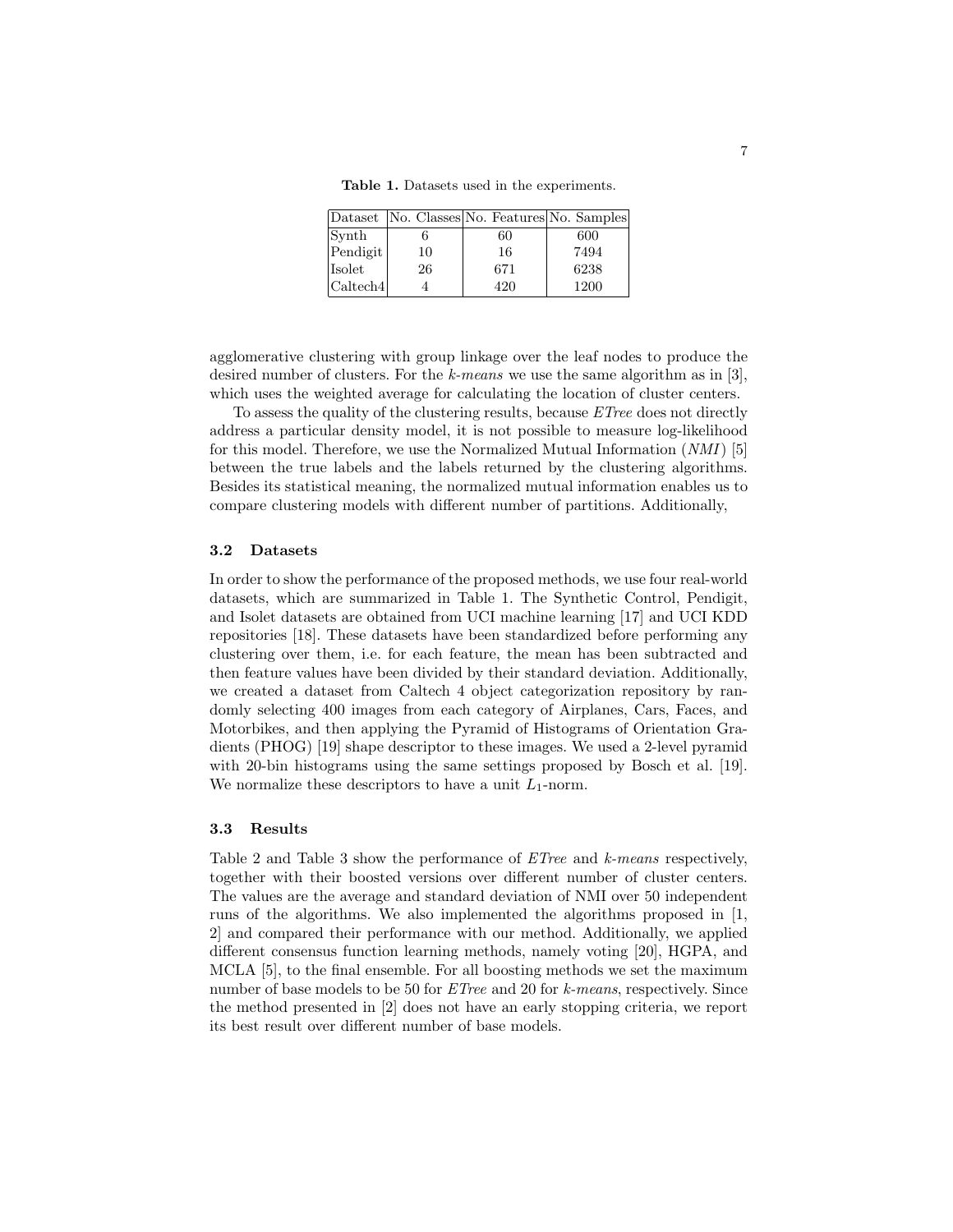Table 2. Results of clustering using  $ETree$  in terms of  $\%NMI$ . K is the number of experimental cluster centers. The next four columns are the performance of ETree itself together with using it as the base model of our boosting algorithm (CB) and applying voting [20], HGPA, and MCLA [5] consensus function learning methods. The next two columns indicate the results of using the methods of Frossyniotis et al. [1] and Topchy et al. [2] with ETree. For those methods we only report their best performance over applying different consensus functions.

| Dataset                             | K             |                  |                            |             | ETree CB.VoteCB.HGPACB.MCLA Fross [1] |             | Topchy [2]  |
|-------------------------------------|---------------|------------------|----------------------------|-------------|---------------------------------------|-------------|-------------|
| Synth                               | $\mathcal{S}$ |                  | $172 \pm 06$ 75 $\pm$ 01   | $75 \pm 03$ | $75 \pm 01$                           | $71 \pm 03$ | $68 \pm 01$ |
|                                     | 6             | $67 \pm 04$      | $80 + 03$                  | $79 + 01$   | $83 + 03$                             | $68 \pm 03$ | $75 \pm 02$ |
|                                     |               |                  | $12 69 \pm 03  78 \pm 02$  | $75 \pm 03$ | $81 \pm 01$                           | $70 \pm 04$ | $73 \pm 02$ |
| Pendigit $ 10 66 \pm 03  69 \pm 02$ |               |                  | $5 57 \pm 05 $ 59 $\pm$ 03 | $58 + 01$   | $59 + 01$                             | $55 + 04$   | $54 + 02$   |
|                                     |               |                  |                            | $68 \pm 03$ | $69 + 02$                             | $66 \pm 03$ | $69 \pm 03$ |
|                                     |               |                  | $20 68 \pm 02 73 \pm 01$   | $73 \pm 02$ | $73 \pm 02$                           | $70 \pm 06$ | $69 \pm 01$ |
| <b>Isolet</b>                       |               |                  | $13 52 + 03 71 + 02$       | $67 + 02$   | $72 + 02$                             | $70 \pm 02$ | $71 + 02$   |
|                                     |               |                  | $26156 \pm 03175 \pm 01$   | $69 + 03$   | $76 \pm 03$                           | $68 + 03$   | $72 + 04$   |
|                                     |               | $39158 \pm 011$  | $73 + 01$                  | $66 + 02$   | $73 + 01$                             | $70 + 05$   | $71 + 03$   |
| Caltech                             |               | $4 41+02 $       | $45 + 03$                  | $43 + 01$   | $46 + 01$                             | $42 + 01$   | $43 + 02$   |
|                                     |               | $ 20 45 \pm 05 $ | $48 \pm 02$                | $44 \pm 03$ | $48 \pm 01$                           | $48 \pm 03$ | $47 \pm 01$ |
|                                     |               | $40 42 + 03 $    | $46 + 02$                  | $45 \pm 03$ | $47 + 02$                             | $41 + 0.3$  | $43 \pm 03$ |

Table 3. Results of clustering using k-means and its boosted form. The details are exactly the same as Table 2.

| Dataset                 |                  |                |             |             | $K \text{k-means} CB.\text{Vote} CB.\text{HGPA} CB.\text{MCLA} Fross [1]$ |             | Topchy [2]  |
|-------------------------|------------------|----------------|-------------|-------------|---------------------------------------------------------------------------|-------------|-------------|
| Synth                   | 3                | $70 + 09$      | $77 \pm 04$ | $77 \pm 02$ | $78 \pm 02$                                                               | $72 \pm 03$ | $73 \pm 08$ |
|                         | 6                | $75 \pm 03$    | $78 \pm 02$ | $76 \pm 03$ | $82 \pm 02$                                                               | $77 \pm 03$ | $76 \pm 03$ |
|                         | 121              | $76 \pm 05$    | $78 \pm 02$ | $77 \pm 01$ | $80 \pm 03$                                                               | $80 \pm 04$ | $76 \pm 03$ |
| Pendigit 10 $68 \pm 03$ | 5                | $55 \pm 02$    | $55 + 03$   | $54 \pm 02$ | $57 \pm 03$                                                               | $56 \pm 04$ | $54 \pm 04$ |
|                         |                  |                | $69 \pm 01$ | $64 \pm 03$ | $69 \pm 02$                                                               | $66 \pm 03$ | $67 \pm 03$ |
|                         | 20 <sup>-1</sup> | $72 \pm 02$    | $74\pm02$   | $72 \pm 02$ | $74 \pm 03$                                                               | $65 \pm 06$ | $70 \pm 04$ |
| <b>Isolet</b>           |                  | $13 65 \pm 04$ | $69 + 01$   | $67 \pm 02$ | $71 \pm 03$                                                               | $68 \pm 02$ | $66 \pm 01$ |
|                         |                  | $26 69 \pm 02$ | $71 + 02$   | $70 \pm 03$ | $72 \pm 02$                                                               | $70 \pm 03$ | $71 \pm 03$ |
|                         | 391              | $70 \pm 03$    | $71 \pm 02$ | $69 \pm 02$ | $72 \pm 01$                                                               | $70 \pm 05$ | $70 \pm 01$ |
| Caltech                 | 4                | $37 \pm 05$    | $38 \pm 03$ | $37 \pm 02$ | $39 \pm 02$                                                               | $39 \pm 02$ | $37 \pm 02$ |
|                         | 20               | $46 \pm 04$    | $46 + 04$   | $43 \pm 03$ | $48 \pm 01$                                                               | $45 \pm 03$ | $47 \pm 02$ |
|                         | 40               | $47 \pm 06$    | $48 + 01$   | $47 \pm 02$ | $49 \pm 01$                                                               | $47 \pm 02$ | $46 \pm 03$ |

From these results, it seems that in single model track, the k-means method has an expected advantage over ETree clustering. However, it should be noted that in our  $C_{++}$  implementation of both algorithms, *ETree* is about 15 times faster than k-means. Now looking into the results of our boosting algorithm, it is obvious that in most cases, the performance of the boosted base models are improved compared to the individual models. This clearly shows the advantage of incorporating a boosting framework for clustering algorithms. Additionally, con-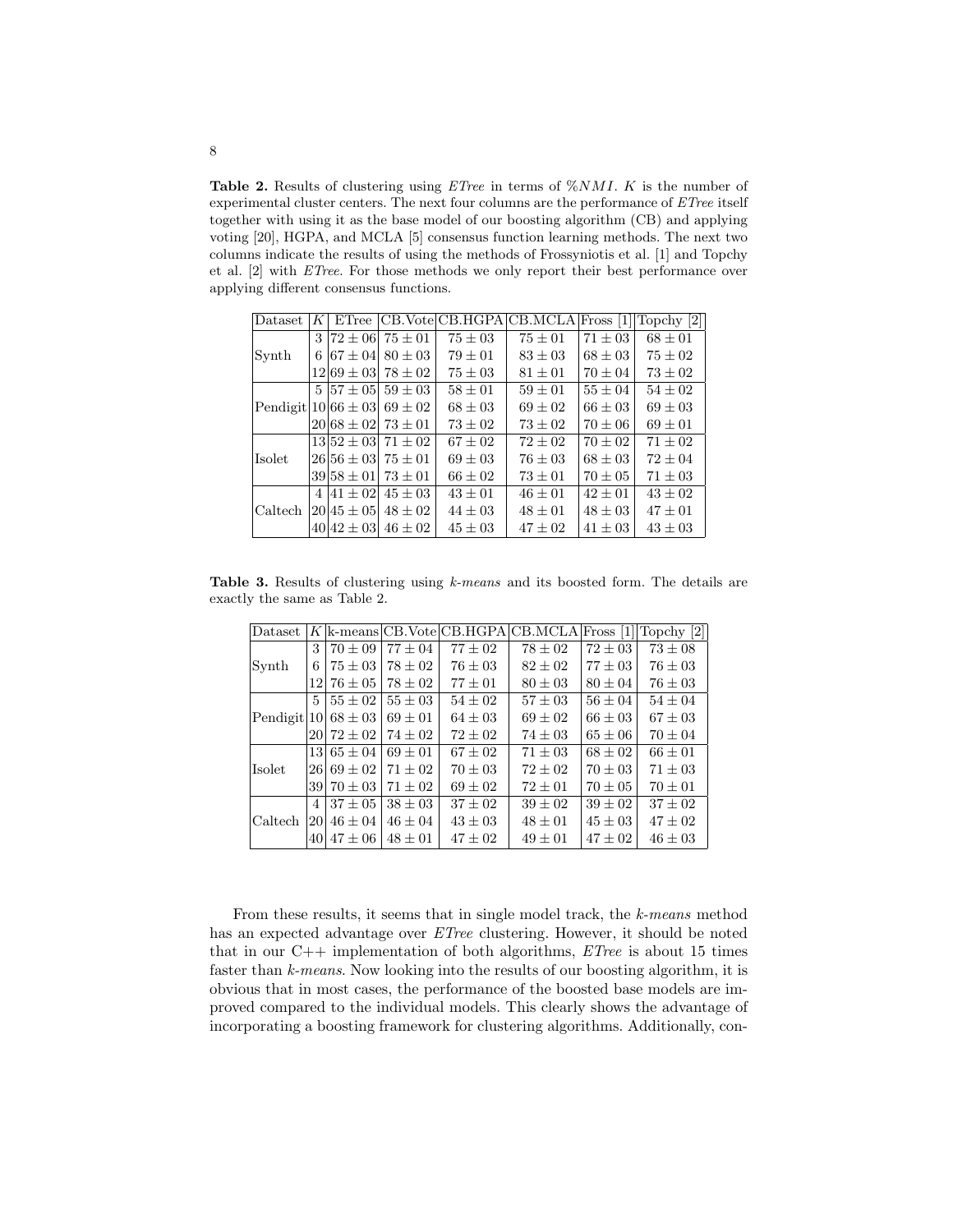

Fig. 1. Average vector quantization error (a) and NMI (b) versus the number of boosting iterations for the Isolet dataset using ETree as the base model.

sidering the variance of the results, the stability and robustness of the clusterings are also improved in most cases.

Looking further into these tables, it becomes clear that the boosted version of  $ETree$  seems to be as competitive as boosted k-means. It emphasizes the power of boosting method to transform a weaker method into a strong one. This is also a very desirable property as in large scale datasets, the ETree outperforms the k-means, in terms of computation time during both training and query phases.

Comparing the performance of different consensus function learning methods, we can see that the MCLA is performing slightly better than voting, and the HGPA seems to be not as competitive. Also we can see that in most cases our method outperforms the previous algorithms proposed in [1, 2].

Figure 1 shows the average quantization error (the loss which both ETree and k-means are optimizing) and the average NMI values, with respect to the addition of each base model during the boosting iterations for the Isolet dataset using the *ETree* as the base model. It is obvious that on average, with each boosting iteration and addition of a new base model the average error is decreasing, while the average NMI is gradually increasing. This demonstrates the success of the overall optimization process of the additive model proposed for the clustering tasks. Additionally, in most experiments, the convergence of the quantization error found to be an indication of the convergence for the NMI values. This experimental observation suggest the effectiveness of the early stopping method based on the convergence of the average loss during the boosting iterations.

# 4 Conclusion

In this paper, a novel approach for clustering datasets in a boosting framework was presented. The proposed methods are based on theoretical concepts of opti